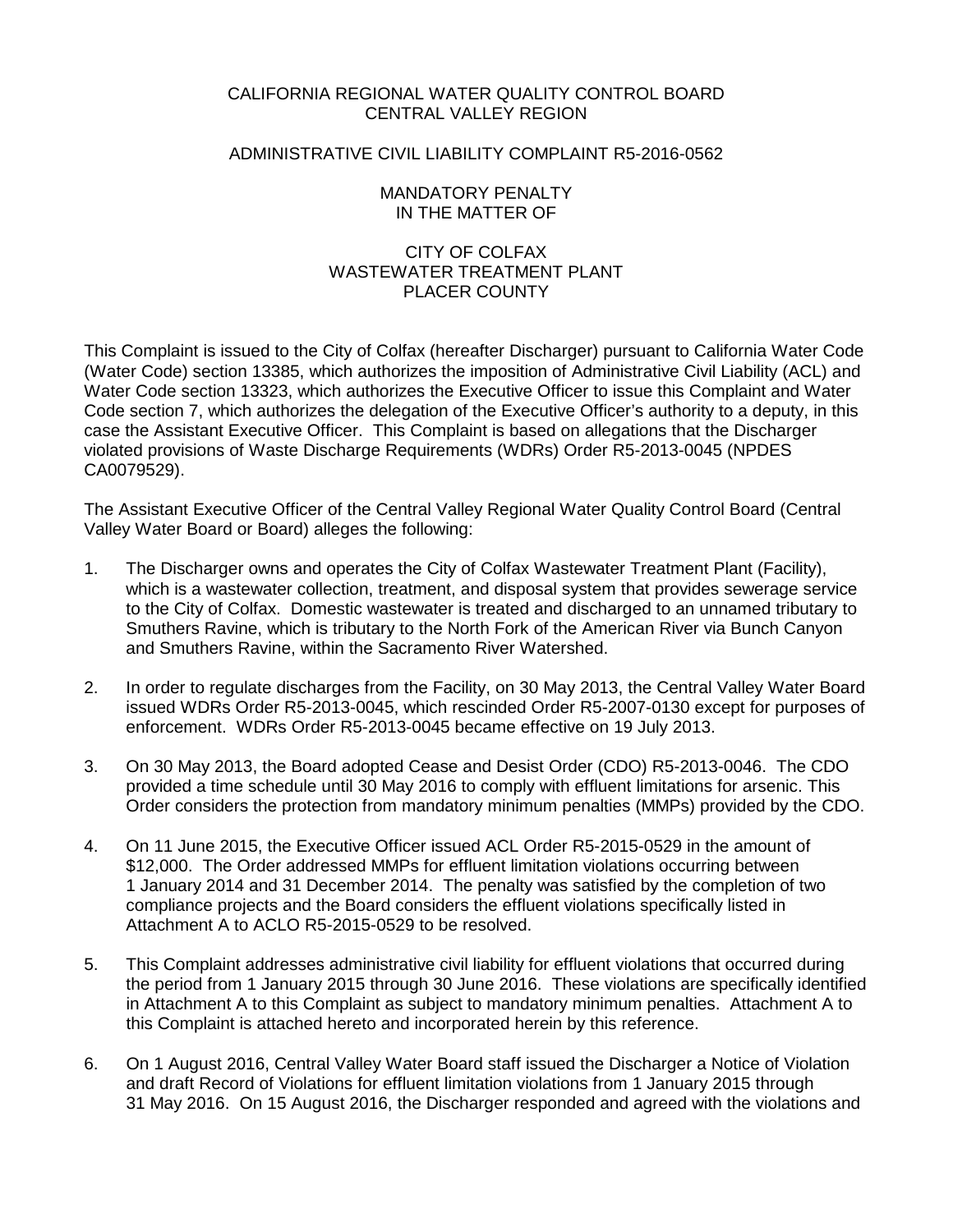the proposed administrative civil liability. This Complaint extends the review period through 30 June 2016; no additional violations were found.

7. Water Code section 13385(h) and (i) require assessment of mandatory penalties and state, in part, the following:

Water Code section 13385(h)(1) states:

Notwithstanding any other provision of this division, and except as provided in subdivisions (j), (k), and (l), a mandatory minimum penalty of three thousand dollars (\$3,000) shall be assessed for each serious violation.

Water Code section 13385 (h)(2) states:

For the purposes of this section, a "serious violation" means any waste discharge that violates the effluent limitations contained in the applicable waste discharge requirements for a Group II pollutant, as specified in Appendix A to Section 123.45 of Title 40 of the Code of Federal Regulations, by 20 percent or more or for a Group I pollutant, as specified in Appendix A to Section 123.45 of Title 40 of the Code of Federal Regulations, by 40 percent or more.

Water Code section 13385 subdivision (i)(1) states, in part:

Notwithstanding any other provision of this division, and except as provided in subdivisions  $(i)$ ,  $(k)$ , and  $(l)$ , a mandatory minimum penalty of three thousand dollars (\$3,000) shall be assessed for each violation whenever the person does any of the following four or more times in any period of six consecutive months, except that the requirement to assess the mandatory minimum penalty shall not be applicable to the first three violations:

- A) Violates a waste discharge requirement effluent limitation.
- B) Fails to file a report pursuant to Section 13260.
- C) Files an incomplete report pursuant to Section 13260.
- D) Violates a toxicity effluent limitation contained in the applicable waste discharge requirements where the waste discharge requirements do not contain pollutant-specific effluent limitations for toxic pollutants.
- 8. Water Code section 13323 states, in part:

Any executive officer of a regional board may issue a complaint to any person on whom administrative civil liability may be imposed pursuant to this article. The complaint shall allege the act or failure to act that constitutes a violation of law, the provision authorizing civil liability to be imposed pursuant to this article, and the proposed civil liability.

- 9. WDRs Order R5-2013-0045 Effluent Limitations IV.A.1.a. include, in part, the following effluent limitations:
	- a. The Discharger shall maintain compliance with the effluent limitations at Discharge Point No. 001 with compliance measured at Monitoring Location EFF-001 as described in the Monitoring and Reporting Program: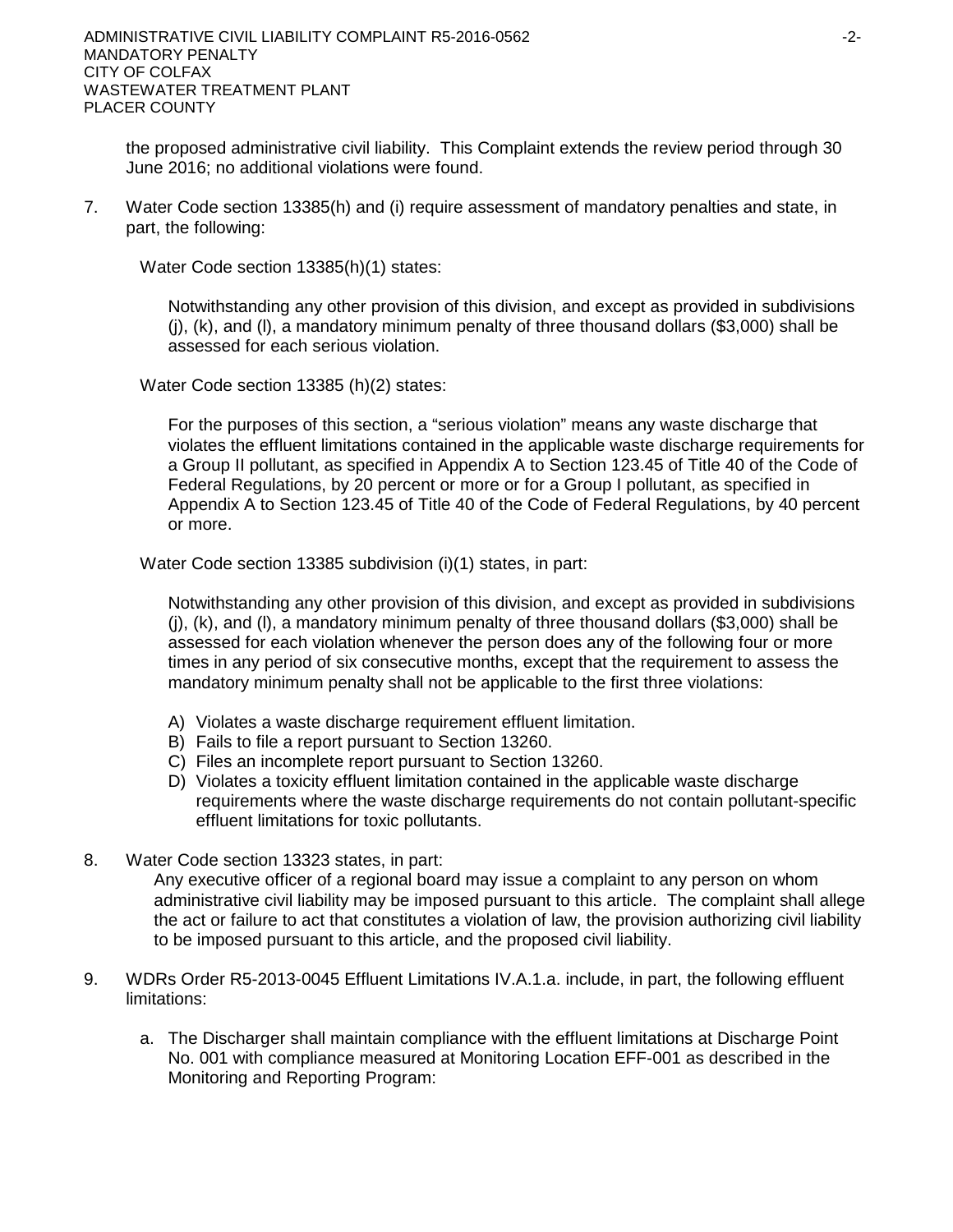### **Table 6. Effluent Limitations**

|                      |       | <b>Effluent Limitations</b> |  |  |
|----------------------|-------|-----------------------------|--|--|
| <b>Parameter</b>     | Units | Average<br><b>Monthly</b>   |  |  |
| Nitrate plus Nitrite | mq/L  | 10.                         |  |  |

- 10. WDRs Order R5-2013-0045 Effluent Limitations IV.A.1.f. include, in part, the following effluent limitations:
	- **f. Total Coliform Organisms.** Effluent total coliform organisms shall not exceed:
		- **i.** 2.2 most probable number (MPN) per 100 mL, as a 7-day median;
		- **ii.** 23 MPN/100mL, more than once in any 30-day period; and,
		- **iii.** 240 MPN/100mL, at any time.
- 11. According to the Discharger's self-monitoring reports, the Discharger committed ten (10) nonserious violations of the above effluent limitations contained in Order R5-2013-0045 during the period beginning 1 January 2015 and ending 30 June 2016. Seven (7) of the non-serious violations are subject to mandatory minimum penalties under Water Code section 13385(i)(1) because these violations were preceded by three or more similar violations within a 180-day period. The mandatory minimum penalty for these non-serious violations is **twenty-one thousand dollars (\$21,000)**.
- 12. The total amount of the mandatory penalties assessed for the alleged effluent violations is **twenty-one thousand dollars (\$21,000)**.As stated herein, a detailed list of the alleged effluent violations is included in Attachment A. This Order addresses administrative civil liability for violations that are specifically identified in Attachment A as subject to mandatory minimum penalties.
- 13. On 21 December 2015, the Executive Officer designated Andrew Altevogt, Assistant Executive Officer, as the Lead Prosecution Officer for all enforcement matters originating in the Central Valley Region. The 21 December 2015 Delegation of Authority also authorizes Andrew Altevogt to issue Administrative Civil Liability Complaints.
- 14. Issuance of this Administrative Civil Liability Order to enforce Water Code Division 7, Chapter 5.5 is exempt from the provisions of the California Environmental Quality Act (Pub. Resources Code section 21000 et seq.), in accordance with California Code of Regulations, title 14, section 15321(a)(2).

# **THE CITY OF COLFAX IS HEREBY GIVEN NOTICE THAT:**

- 1. The Assistant Executive Officer of the Central Valley Water Board proposes that the Discharger be assessed an administrative civil liability in the amount of **twenty-one thousand dollars (\$21,000)**.
- 2. A hearing on this matter will be held at the Central Valley Water Board meeting scheduled for **5/6 December 2016**, unless the Discharger does one of the following by **30 September 2016**: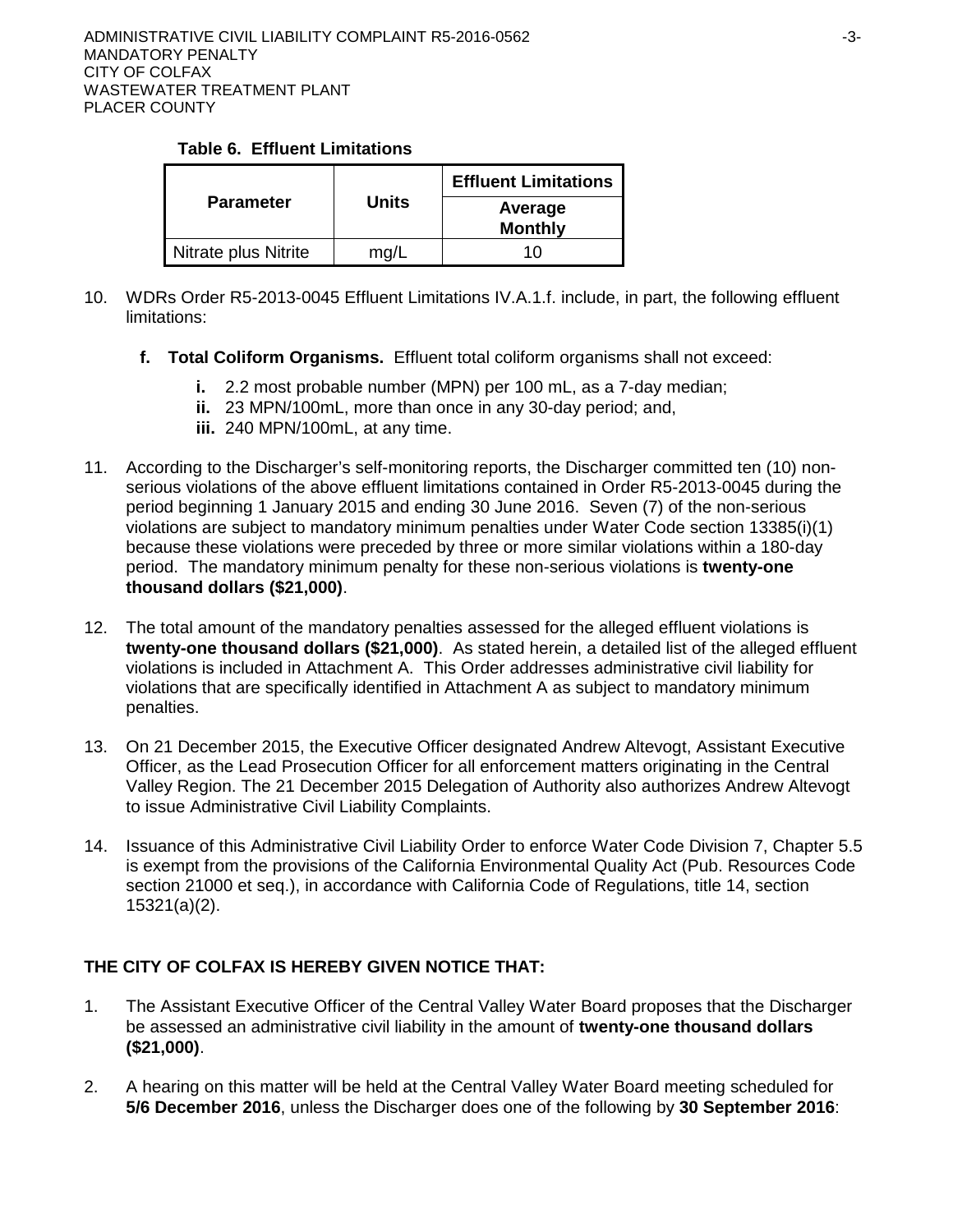- a) Waives the hearing by completing the attached form (checking off the box next to Option 1) and returning it to the Central Valley Water Board. In addition, submits payment for the proposed civil liability of **twenty-one thousand dollars (\$21,000)** to the State Water Board, with a copy of the check to the Central Valley Water Board; or
- b) Requests to engage in settlement discussions by checking the box next to Option 2 on the attached form, and returning it to the Board along with a letter describing the issues to be discussed. The Central Valley Water Board must agree to the postponement; or
- c) Requests to delay the hearing by checking off the box next to Option 3 on the attached form, and returning it to the Board along with a letter describing the proposed length of delay and the issues to be discussed. The Central Valley Water Board must agree to the postponement.
- 3. If a hearing on this matter is held, the Central Valley Water Board will consider whether to affirm, reject, or modify the proposed administrative civil liability, or whether to refer the matter to the Attorney General for recovery of judicial civil liability.
- 4. If this matter proceeds to hearing, the Assistant Executive Officer reserves the right to amend the proposed amount of civil liability to conform to the evidence presented, including but not limited to, increasing the proposed amount to account for the costs of enforcement (including staff, legal and expert witness costs) incurred after the date of the issuance of this Complaint through completion of the hearing.

ANDREW ALTEVOGT, Assistant Executive Officer

7 September 2016 DATE

Attachment A: Record of Violations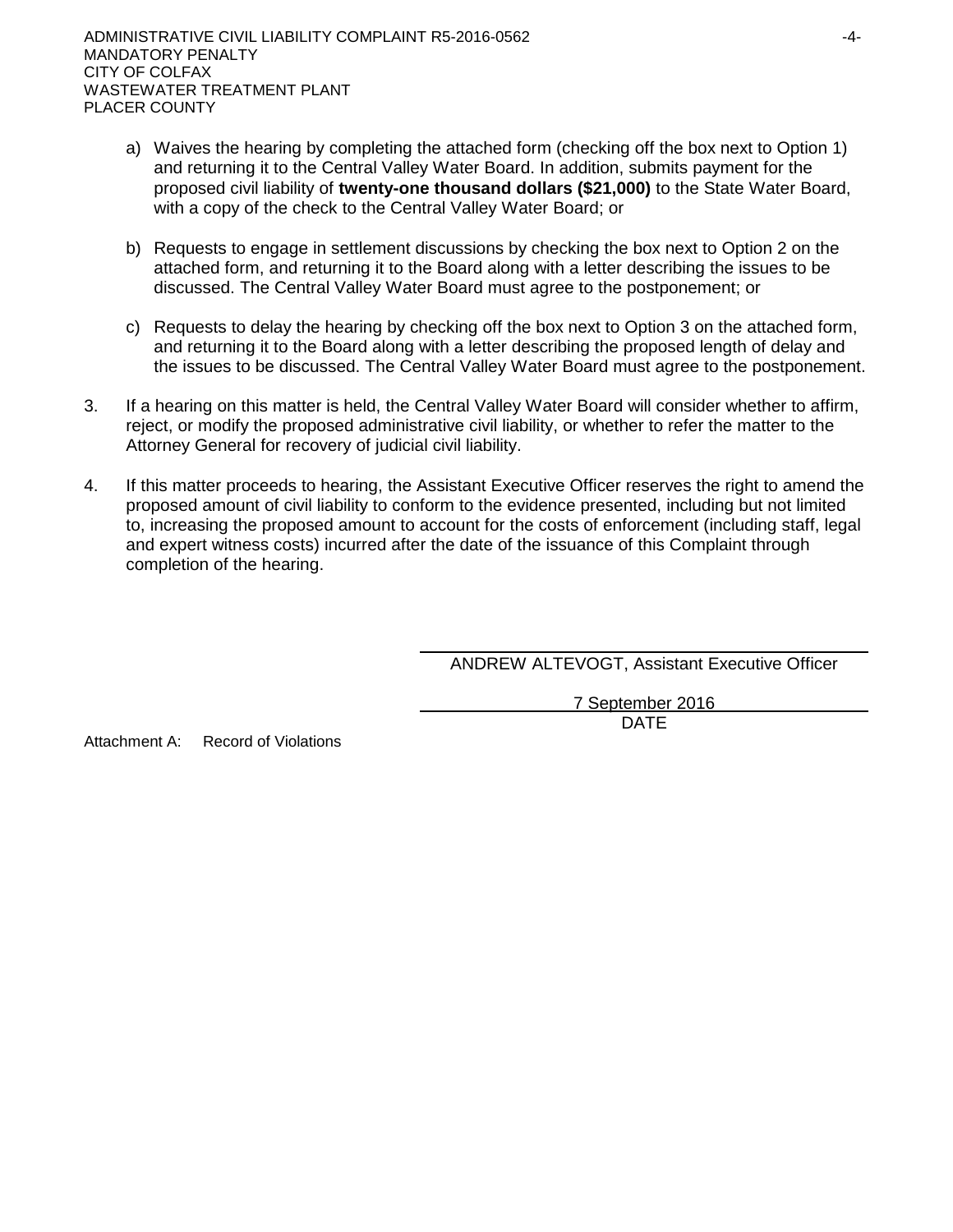## **WAIVER FORM FOR ADMINISTRATIVE CIVIL LIABILITY COMPLAINT**

By signing this waiver, I affirm and acknowledge the following:

I am duly authorized to represent the City of Colfax (hereafter Discharger) in connection with Administrative Civil Liability Complaint R5-2016-0562 (hereafter Complaint). I am informed that California Water Code section 13323, subdivision (b), states that, "a hearing before the regional board shall be conducted within 90 days after the party has been served. The person who has been issued a complaint may waive the right to a hearing."

### **□** *(OPTION 1: Check here if the Discharger waives the hearing requirement and will pay in full.)*

- a. I hereby waive any right the Discharger may have to a hearing before the Central Valley Water Board.
- b. I certify that the Discharger will remit payment for the proposed civil liability in the full amount of **twentyone thousand dollars (\$21,000)** by check that references "ACL Complaint R5-2016-0562" made payable to the *State Water Pollution Cleanup and Abatement Account*. Payment must be received by the State Water Resources Control Board, Accounting Office, Attn: ACL Payment at PO Box 1888, Sacramento, California, 95812-1888 by **30 September 2016**. The waiver and a copy of the check must be submitted to the Central Valley Water Board at 11020 Sun Center Drive #200, Rancho Cordova California, 95670 by **30 September 2016**.
- c. I understand the payment of the above amount constitutes a proposed settlement of the Complaint, and that any settlement will not become final until after a 30-day public notice and comment period. Should the Central Valley Water Board receive significant new information or comments during this comment period, the Central Valley Water Board's Assistant Executive Officer may withdraw the complaint, return payment, and issue a new complaint. I also understand that approval of the settlement will result in the Discharger having waived the right to contest the allegations in the Complaint and the imposition of civil liability.
- d. I understand that payment of the above amount is not a substitute for compliance with applicable laws and that continuing violations of the type alleged in the Complaint may subject the Discharger to further enforcement, including additional civil liability.

**□** *(OPTION 2: Check here if the Discharger waives the 90-day hearing requirement in order to engage in settlement discussions***.)** I hereby waive any right the Discharger may have to a hearing before the Central Valley Water Board within 90 days after service of the complaint, but I reserve the ability to request a hearing in the future. I certify that the Discharger will promptly engage the Central Valley Water Board Prosecution Team in settlement discussions to attempt to resolve the outstanding violation(s). By checking this box, the Discharger requests that the Central Valley Water Board delay the hearing so that the Discharger and the Prosecution Team can discuss settlement. It remains within the discretion of the Central Valley Water Board to agree to delay the hearing. Any proposed settlement is subject to the conditions described above under "Option 1."

**□** *(OPTION 3: Check here if the Discharger waives the 90-day hearing requirement in order to extend the hearing date and/or hearing deadlines. Attach a separate sheet with the amount of additional time requested and the rationale.)* I hereby waive any right the Discharger may have to a hearing before the Central Valley Water Board within 90 days after service of the complaint. By checking this box, the Discharger requests that the Central Valley Water Board delay the hearing and/or hearing deadlines so that the Discharger may have additional time to prepare for the hearing. It remains within the discretion of the Central Valley Water Board to approve the extension.

(Print Name and Title)

(Signature)

(Date)